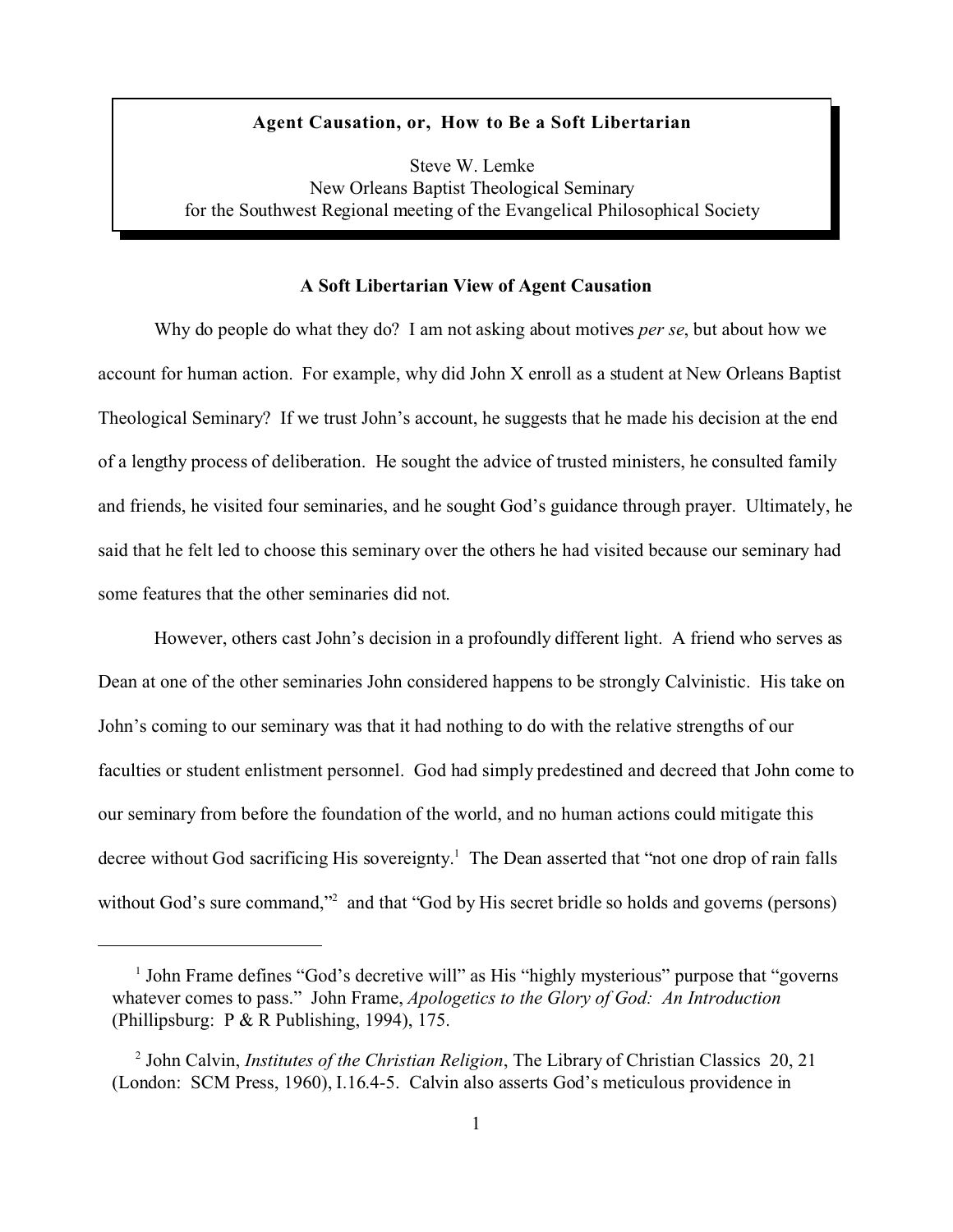that they cannot move even one of their fingers without accomplishing the work of God much more than their own."<sup>3</sup> As my friend put it, "God controls all persons and events equally" through divine providence and predestination, and this control is necessary because "God could hardly exercise care over them without having control over it."<sup>4</sup> John's coming to NOBTS was not against his will, however; he freely assented to come to our seminary because it lined up with his desires and other previous events and states of affairs. As the Dean put it, "He [God] exercises his control, as far as men and women are concerned, not apart from what they want to do, or (generally speaking) by compelling them to do what they do not want to do, but through their wills." However, my Dean friend asserted, John literally could not have chosen any of the other seminaries he visited.

A third seminary that John visited has a radically postmodernist Dean. His perspective was also that John himself had little to do with coming to our seminary. John's coming to our seminary was simply the causal result of the contingent prior events and states of affairs in John's life (his genetic, social, economic, and psychological background). The postmodernist Dean claimed that John's choice was just as much "a contingency, as much a result of thousands of small mutations finding niches (and millions of others finding no niches), as are the orchids and the anthropoids."<sup>5</sup> In

<sup>4</sup> Paul Helm, *The Providence of God*, Contours of Christian Theology series, ed. Gerald Bray (Downers Grove: InterVarsity, 1994),

5 Richard Rorty, *Contingency, Irony, and Solidarity* (New York: Cambridge University Press, 1989), 16. Rorty makes this claim not merely about a particular human action, but all human language and culture. Ironically, some Calvinists also subscribe to this doctrine of radical contingency. Fore example, Pollard argues that the illusion of free choice between viable alternatives is dispelled when we recognize that "[T]he *I*, too, is seen to be controlled by things and instincts, the product of its given heredity and environment." William G. Pollard, *Chance*

matters such as which mothers have milk and others do not (*Institutes*, I.16.3).

<sup>3</sup> John Calvin, *A Defence* (sic) *of the Secret Providence of God, by which He Executes His Eternal Decrees*, trans. Henry Cole (London: Sovereign Grace Union, 1927), 238.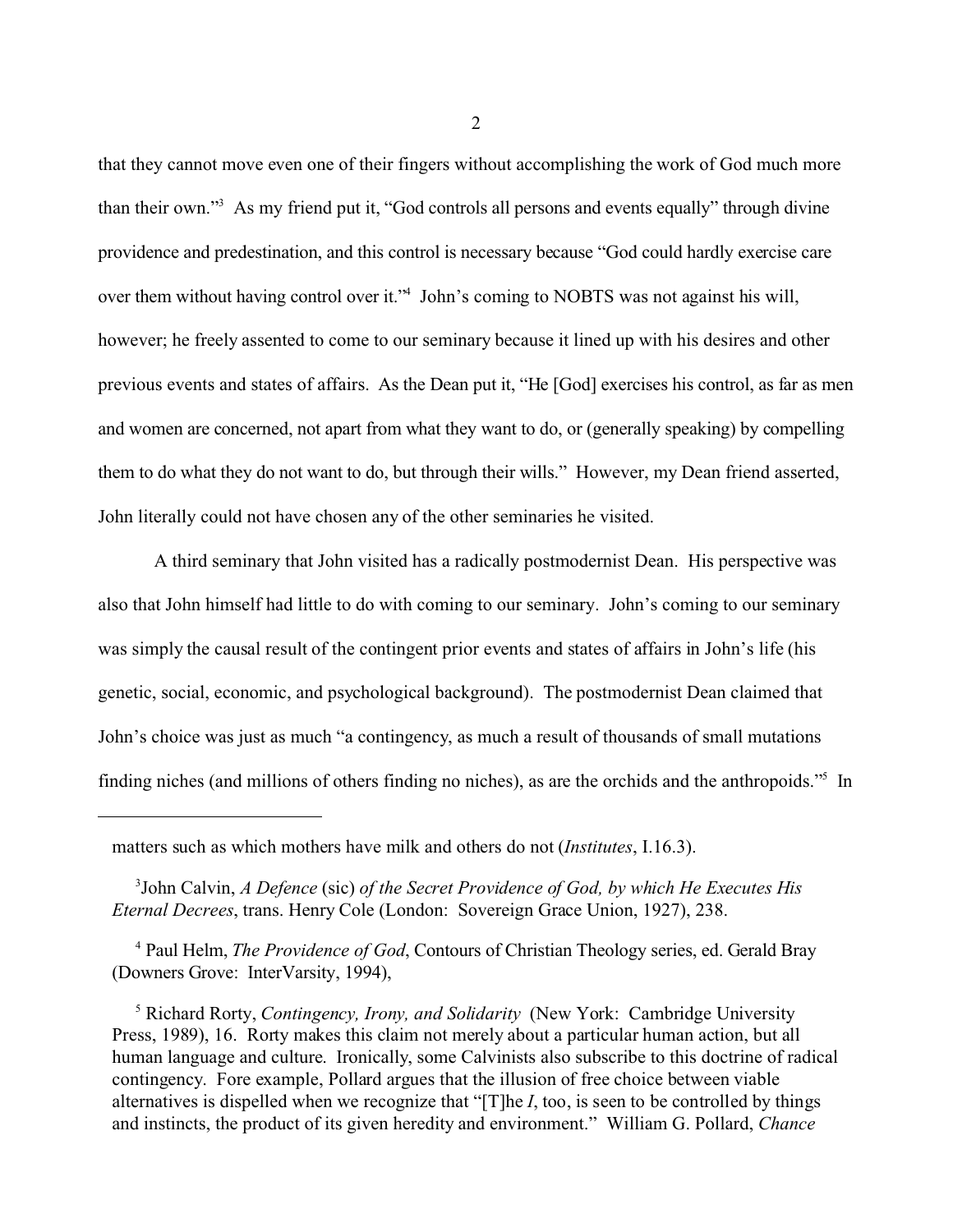fact, my postmodernist friend asserted, what John described as a choice was actually the result of "cosmic rays scrambling the fine structure of some crucial neurons" in his brain or of "some odd episodes in infancy--some obsessional kinks left in these brains by idiosyncratic *traumata*."<sup>6</sup>

Which of these accounts of John coming to seminary do you believe? Does the behavior of persons result from deliberate decisions or from antecedent causes? Your answer to that question expresses your *action theory*. I believe that John was essentially correct in his self-description of his actions, and after his seminary career (if he takes some Philosophy classes) perhaps he would know that this expresses an action theory of agent causation. In this paper, I would like to propose that agent causation is not only an essential component of a coherent action theory, but it is also consistent with biblical anthropology. In particular, I shall argue that agent causation is compatible with a high view of the sovereignty of God, while allowing a significant and meaningful human freedom of choice (namely, a soft libertarian position in which persons exhibit creaturely freedom).

*Agent causation* is a voluntaristic action theory that accounts for deliberately chosen human actions (i.e., not under compulsion) as the result of an intention formation and execution process in which the choice/decision<sup>7</sup> of a person/self/agent<sup>8</sup> is both the necessary and determinative causal

<sup>6</sup> Ibid., 17. The specific reference Rorty makes in this citation is to Aristotle's metaphorical use of *ousia*, Saint Paul's metaphorical use of *agape*, and Newton's metaphorical use of *gravitas*.

*and Providence: God's Action in the World Governed by Scientific Law* (London: Feber and Faber, 1959), 66. So while some Calvinists who may parade under the banner of compatibilism, in fact they are hard determinists.

 $<sup>7</sup>$  In this paper I will (as much as possible) refer to freedom of choice rather that freewill,</sup> simply because the term "freewill" has its own baggage. The issue of will is vitally related to agent causation and soft libertarian freedom, but space does not permit a detailed exposition of this connection. As John Locke said it so aptly, "the question is not "whether the will be free" but "whether a man be free." John Locke, *Essay Concerning Human Understanding*, bk. ii, ch. 21, sect. 14, "Liberty belongs not to the will," an online version of this book is accessible at http://www.arts.cuhk.edu.hk/Philosophy/Locke/echu/. However, for an excellent survey on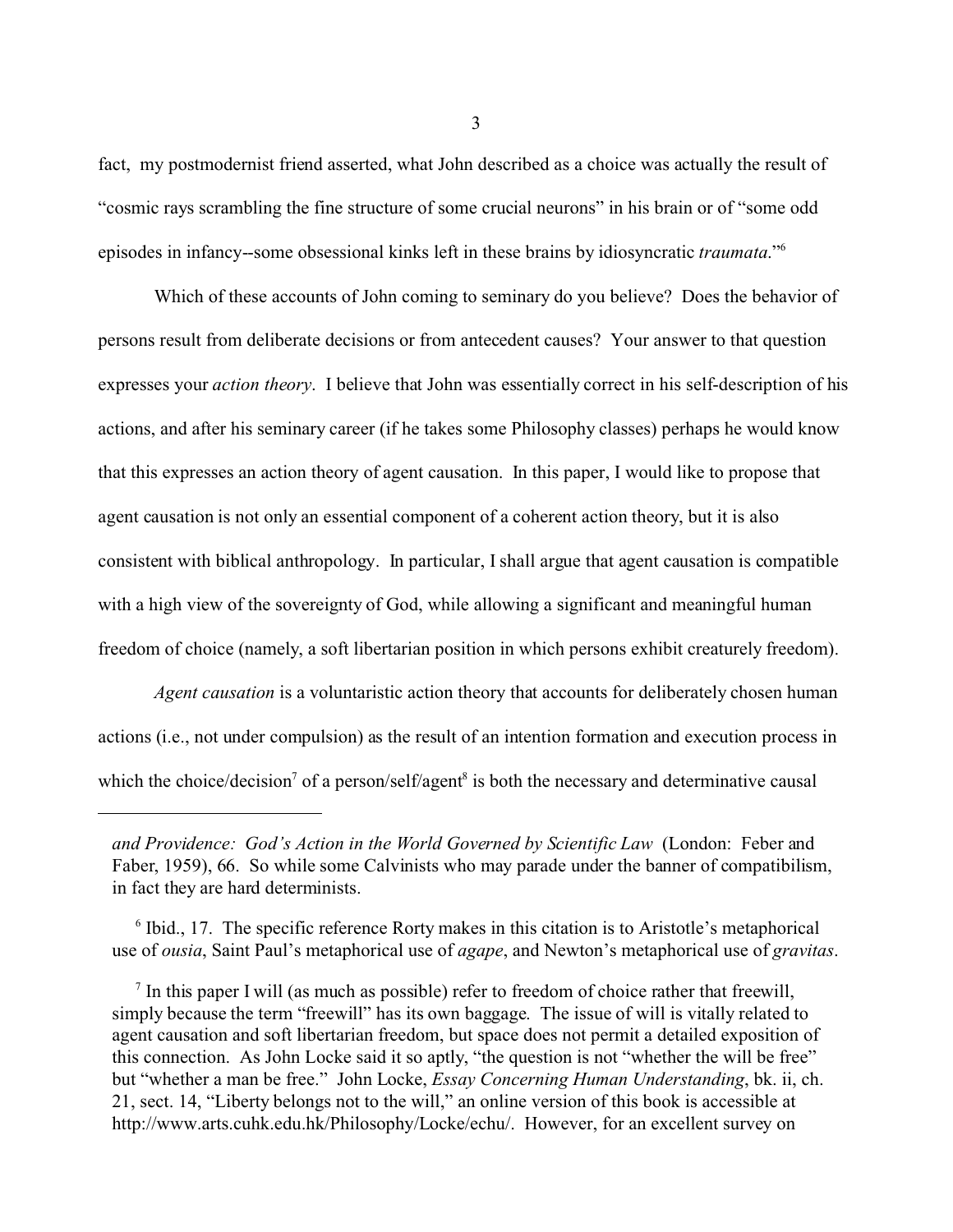element of action. $9$  Agent causation is often contrasted with event causation,  $10$  in which antecedent

events or states of affairs cause other events or states of affairs.<sup>11</sup> In event causation, prior events or

8 Although *person*, *self*, and *agent* are clearly distinguishable terms in various linguistic contexts, for this paper I am going to take them as synonymous. Space does not permit the development of a thoroughgoing anthropology, so for this paper I will simply utilize "person/self/agent" as a course-grained broad designation for a personal self.

9 I agree largely with the action theory proposed by Hugh McCann in *The Works of Agency: On Human Action, Will, and Freedom* (Ithaca: Cornell University Press, 1998); c.f. McCann's "Intrinsic Intentionality," *Theory and Decision* 20 (1986), 247-273; "Rationality and the Range of Intention," *Midwest Studies in Philosophy* 10 (1986), 191-211; "Settled Objectives and Rational Constraints," *American Philosophical Quarterly* 28, no. 1 (January 1991), 25-36; "Trying, Paralysis, and Volition," *The Review of Metaphysics* 28, no. 3 (March 1975), 423-442; and "Volition and Basic Action," *The Philosophical Review* 83 (October 1974), 451-473.

 $10$  The most definitive problem with event causation when applied to human action is its assertion of nomic causal determinism. Causal determinism is the doctrine that all events can be explained by causal antecedents. As Roderick Chisholm reminds us, the concept of causation is nomological, presupposing "physical necessity, a concept that is usually expressed by reference to the laws of nature." Roderick Chisolm, "Agents, Causes, and Events: The Problem of Free Will," in *Agents, Causes, and Events*, ed. Timothy O'Connor (Oxford: Oxford University Press, 1995), 97. Chisholm distinguishes two types of necessity--laws of logic (in every possible world, if a then b), and the laws of nature. While the laws of nature obviously affect humans, they do not govern human decisions. Reducing all explanation to physical causation is a leap of categories and epistemic imperialism.

 $11$  The definitions of "event" and "causation" are not agreed to universally, introducing some ambiguity to this discussion. *Events* can be seen as course-grained types broadly described by general non-rigid designators, or as fine-grained tokens described narrowly and precisely by a rigid designator. Three salient approaches to accounting for *causation* are nomological/regularity theory, counterfactual analysis, and probabalistic analysis. My own perspective favors the more precise approach in which events are fine-grained, temporally saturated rigidly designated tokens, and I believe that counterfactual and probabalistic analyses are most helpful in accounting for human-initiated events. These issues are relevant to this proposal for agent causation, but space does not permit time to develop these arguments fully. However, these views of events and

views of free will, see Ilham Dilman, *Free Will: An Historical and Philosophical Introduction* (New York: Routledge, 1999). For how human freedom interacts with divine sovereignty, see Terrance Tiessen, *Providence and Prayer: How Does God Work in the World?* (Downers Grove: InterVarsity, 2000); and Basinger, David and Randall, eds. *Predestination and Free Will: Four Views of Divine Sovereignty and Human Freedom by John Feinberg, Norman Geisler, Bruce Reichenbach, and Clark Pinnock* (Downers Grove: InterVarsity, 1986).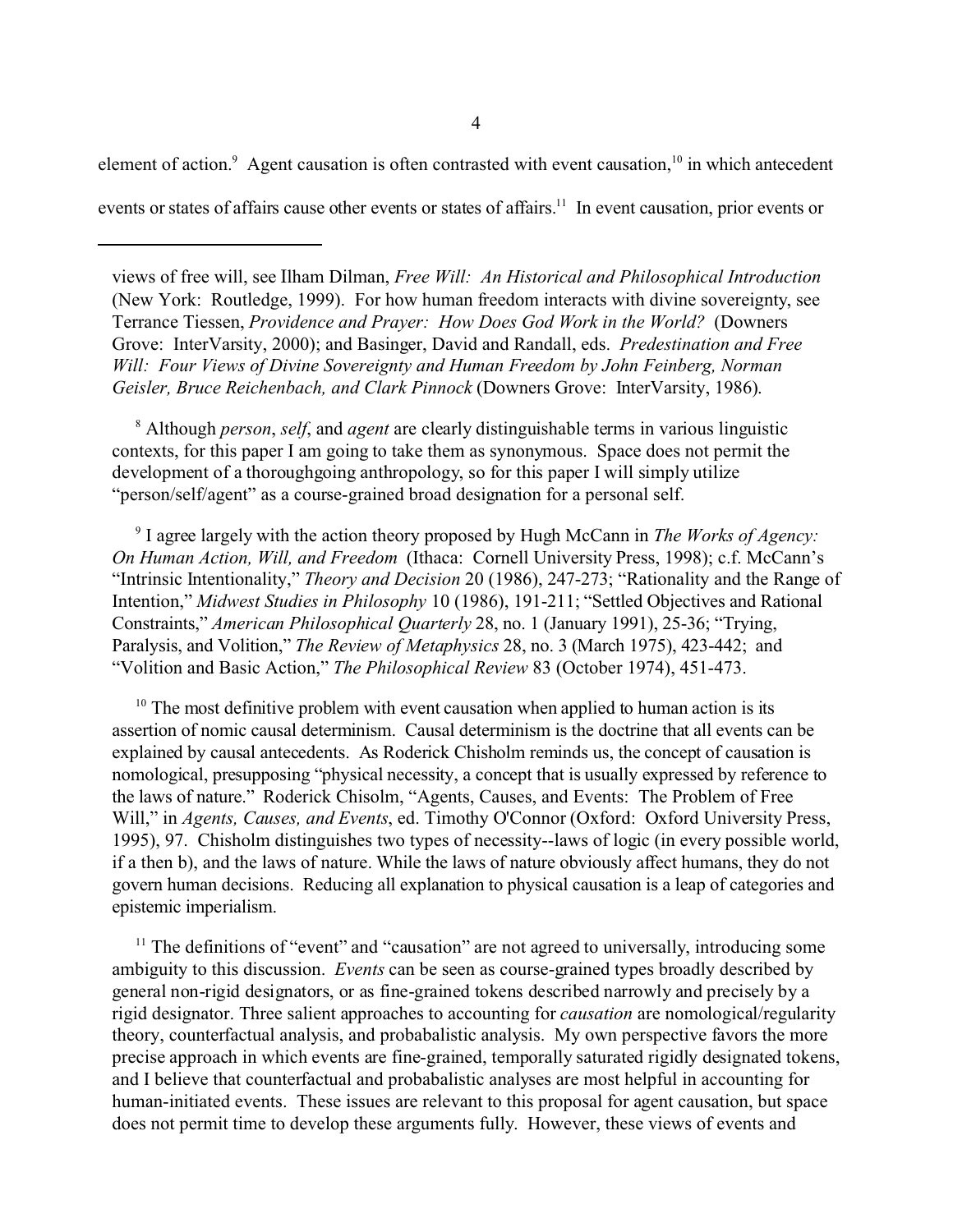states of affairs are the sufficient causal conditions for action (or the INUS conditions for action)<sup>12</sup>. On the other hand, agent causation is the view that "if a man is responsible for a particular deed . . . there is some event, or set of events, that is caused, *not* by other events or states of affairs, but by the man himself, by the agent."<sup>13</sup> Agent causation thus presupposes at least what I shall call a soft libertarian view of freedom in which humans exhibit a creaturely freedom to choose within limited alternatives without being predetermined by prior events, states of affairs, desires, or judgments. A *soft libertarian* view of freedom, like all libertarian views, defines freedom as the ability to do otherwise in any given decision. The label "soft" libertarian is to differentiate it from hard libertarian views in which persons are said to determine events entirely on their own without external influence. A soft libertarian perspective acknowledges the incredible influence that external forces exert on our decision making process, but still insists that the final decision remains with the agent. To cite

causation are not essential to this approach to agent causation; agent causation can be modified to be compatible with each of these approaches to events and to causation.

<sup>&</sup>lt;sup>12</sup> John L. Mackie defines C as an INUS condition of E if C is an insufficient but nonredundant part of the unnecessary but sufficient condition of the occurrence of E. See John L. Mackie, *The Cement of the Universe: A Study of Causation* (New York: Oxford University Press, 1980), 60-63; and Mackie, "Causes and Conditions," in *Causation*, ed. Ernest Sosa and Michael Tooley (New York: Oxford University Press, 1993), 33-55. "INUS" stands for **I**nsufficient but **N**ecessary part of a condition which is **U**nnecessary but **S**ufficient to produce the result.

<sup>&</sup>lt;sup>13</sup> Roderick Chisholm, "Freedom and Action," in *Freedom and Determinism*, ed. Keith Lehrer (New York: Random House, 1966), 17. Chisholm often uses the term "transuent causation" rather than event causation, and he understands "immanent causation" and "non-occurrent causation" to be synonymous with agent causation. See Chisholm, "Human Freedom and the Self," in *Free Will*, ed. Gary Watson (New York: Oxford University Press, 1982), 28; and Chisholm, "On the Logic of Intentional Action," in *Agent, Action and Reason*, ed. R. Binkley (Toronto: University of Toronto Press, 1971), 48.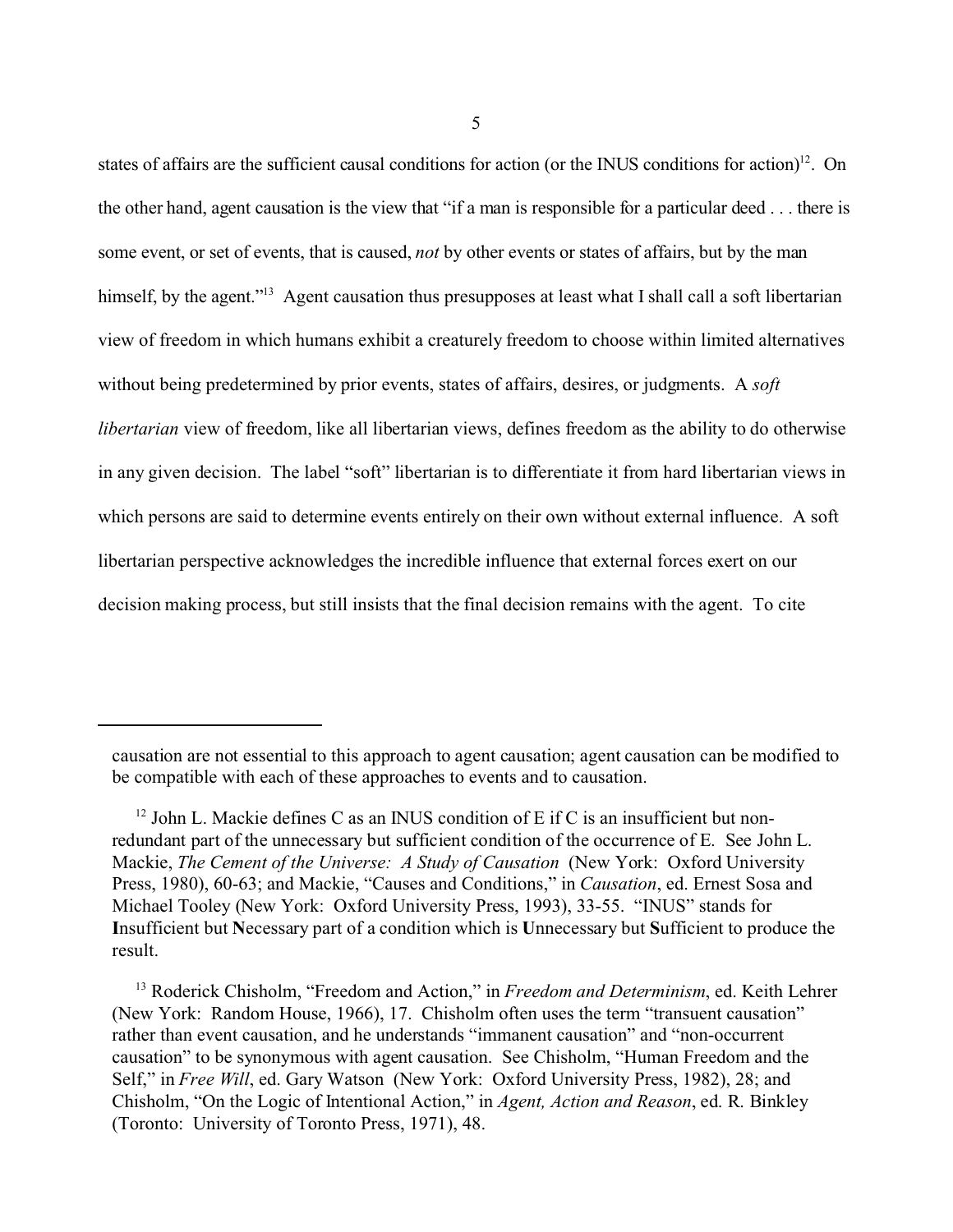Leibniz's famous phrase, these external influences "incline the will without necessitating it."<sup>14</sup>

# **The Earlier Chisholmian Account of Event Causation**

Since Roderick Chisholm has been one of the major advocates of agent causation,  $15$  I will survey his arguments for agent causation, his refinements of his position, and his answers to objections to his version of agent causation will be surveyed, and then I will offer some suggestions to buttress the case for agent causation. Foundational to Chisholm's perspective is the presupposition of the reality of moral responsibility. For Chisholm, whether the purported cause is internal or external to the agent, "if the cause was some state or event for which the man himself was not responsible, then he was not responsible for what we have been mistakenly calling his act."<sup>16</sup> Because of this commitment, Chisholm countenances neither determinism nor indeterminism with reference to human action.

*Determinists* such as Jonathan Edwards and G. E. Moore assert that determinism is compatible with human responsibility, such that the following two propositions are taken to be essentially identical:

- (a) She could have done otherwise.
- (b) If she had chosen (undertaken, decided, or willed) to do otherwise, then she would have done otherwise.

<sup>14</sup> G. W. Leibniz, *Theodicy*, sec. 336, in *Schriften*, 6.314. He used a similar phrase in his letter to Clarke, letter 5, sec. 8, in *Schriften*, 6.390.

<sup>&</sup>lt;sup>15</sup> His argument for agent causation is made explicitly in Roderick Chisholm, "Freedom and Action," in *Freedom and Determinism*, ed. Keith Lehrer (New York: Random House, 1966), 11-14; "The Agent as Cause," in *Action Theory*, ed. Myles Brand and Douglas Walton (Dordrecht: D. Reidel, 1976), 199-212; *Person and Object: A Metaphysical Study* (LaSalle, IL: Open Court, 1976), 53-88; "Human Freedom and the Self," in *Free Will*, ed. Gary Watson (New York: Oxford University Press, 1982), 24-35; and "Agents, Causes, and Events," in *Agents, Causes, and Events*, ed. O'Connor, 95-100.

<sup>&</sup>lt;sup>16</sup> Chisholm, "Freedom and Action," 13.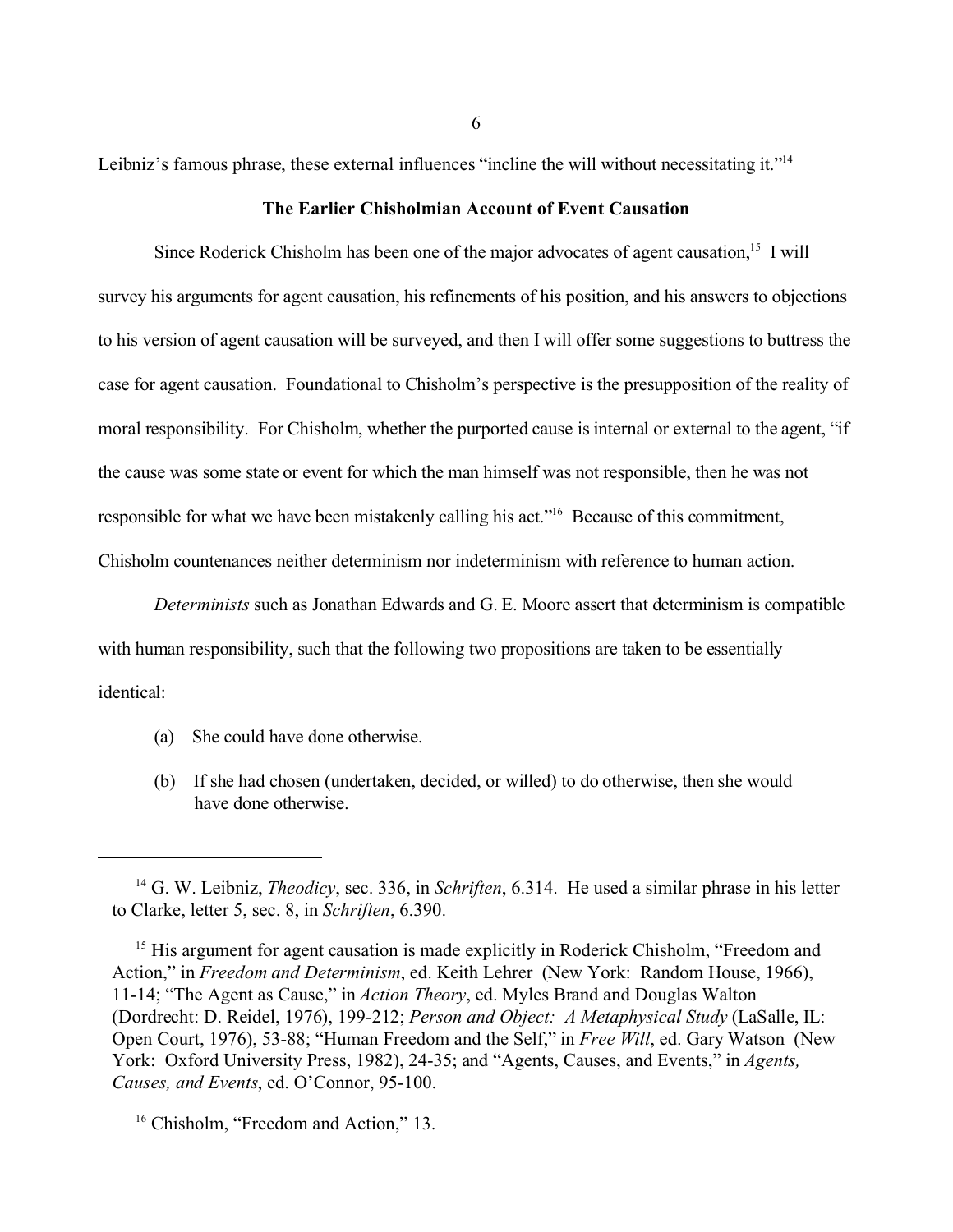7

Chisholm, however, rejects the identification of (a) and (b), because in some circumstances (b) could be true while (a) is false, so one cannot infer (a) from (b) unless we also assert:

(c) She could have chosen to do otherwise.

And, argues Chisholm, if we could not affirm (c), neither could we affirm (a). Thus determinism

conflicts with a commitment to moral responsibility.<sup>17</sup>

Chisholm likewise rejects the description of human action by *random indeterminism* because random actions also fail to account for human responsibility.<sup>18</sup> Most libertarians reject the label of "indeterminism" for human-initiated events because these events are not uncaused random accidents,

<sup>18</sup> Chisholm, "Human Freedom and the Self," 27-28; "Freedom and Action," 11; and "Some Puzzles about Agency," in *The Logical Way of Doing Things*, ed. K. Lambert (New Haven: Yale University Press), 199. The account of freedom being advocated here could also be called *anti-indeterministic*, however, because while not determined by nomic causation, neither does this view propose the kind of randomness exhibited in the indeterminacy of modern quantum physics (which poses just as much of a threat to meaningful choice as does determinism). Human choices are not random accidents, but willful determinations. Carl Ginet prefers "adeterminism" to "indeterminism" to avoid the suggestion of randomness in the indeterminism of quantum physics. See Carl Ginet, "Reasons Explanation of Action: An Incompatibilist Account," in *Agents, Causes, and Events*, ed. O'Connor, 91. Ginet defines "an undetermined event" as "one that was not nomically necessitated by the antecedent state in the world," and "a determined event" as "one that *was* nomically necessitated by its antecedents." Ginet, 69.

<sup>&</sup>lt;sup>17</sup> Chisholm, "Human Freedom and the Self," 27-28; "Freedom and Action," 11. Agent causation is *agent determined* or *self-determined* not in the sense of being oblivious to the givens and influences of life, but in the sense that the person chooses or determines the action. Agency action could be described as *adeterministic* or *undeterministic* in the sense that human actions are not ruled by nomic causal determinism. While human decisions may be vaguely predictable, they are ultimately antinomian, influenced by but not governed by any law, even a law of nature, and may not be reduced to genetics, sociology, or psychology. Determinists persistently attempt to subsume agent-initiated action under categories such as nomic necessity, the laws of nature, or nomic causation. All of these fail to do justice to the unique nature of the will of an agent. It is the person who initiates the action. Applied to history, determinists seek to apply a covering-law explanation to history, reducing history to biology. But one need merely reflect on the difference between an account of the explosion of a volcano and an account of the reasons leading up to a war to note that human decisions are not subject to laws in any meaningful way. Because they are the product of human decisions, historic events are unrepeatable and ideographic, not repeatable and nomothetic.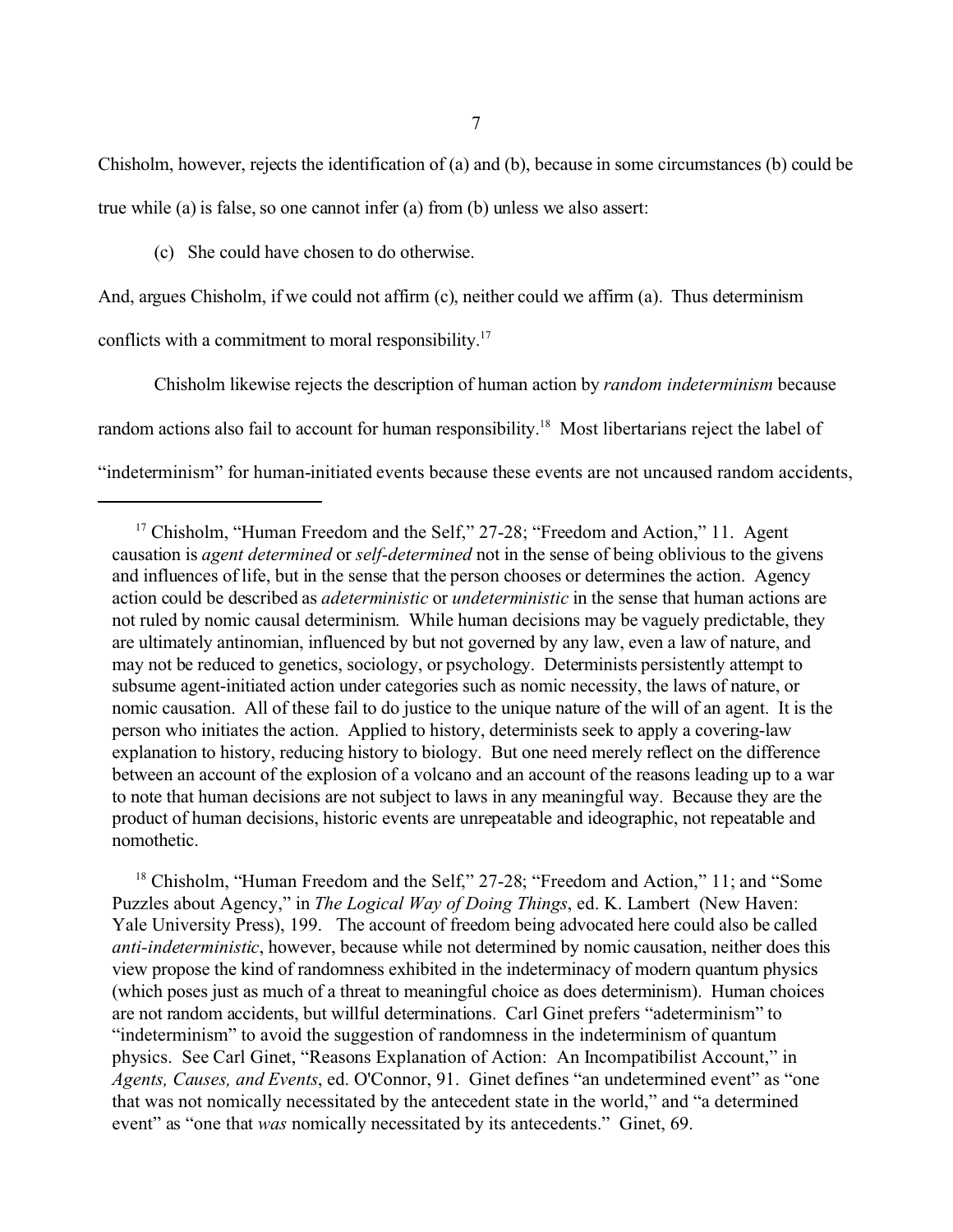but are caused by human agents. In the words of Robert Nozick, "It is neither necessary nor appropriate . . . to say the person's action is uncaused . . . . It is undetermined which act he will do," keeping in mind the "distinction between an action's being caused, and its being causally determined," because "'uncaused' does not entail 'random."<sup>19</sup> The agent causation Chisholm offers, then, is somewhat of an alternative between determinism and indeterminism.

As Thomas Reid had noted, we first encounter causation from our own power to produce effects, so it is through immanent (agent) causation that we come to understand transeunt (event) causation. Using Aristotle's analogy of a stone that is moved by the staff, which is moved by a hand, which is moved by a man,<sup>20</sup> Chisholm argues that some actions are irreducibly caused by agents; when we act as agents we are prime movers unmoved. Chisholm thus eschews the Hobbesian approach (in which actions are causally favored by desires), endorsing instead the Kantian approach (in which there is no necessary logical or causal connection between wanting and doing). Of course, we cannot always do what we will (*actus imperatus*), but we will what we do (*actus elicitus*).<sup>21</sup> There cannot truly be, then, a "science of man" which investigates human action solely in terms of antecedent events. Again citing Thomas Reid, Chisholm argues that although we may reason (often with great probability) from persons' reasons to their actions, one cannot do so with absolute certainty. Citing Leibniz, Chisholm asserts that prior beliefs and desires "incline without necessitating."22

<sup>22</sup> Ibid., 31-33.

<sup>19</sup> Robert Nozick, "Choice and Indeterminism," in *Agents, Causes, and Events*, ed. O'Connor, 102, 104-105.

<sup>20</sup>Aristotle, *Physics*, VII, 5, 26a, 6-8.

 $21$  Chisholm, "Human Freedom and the Self," 28-32.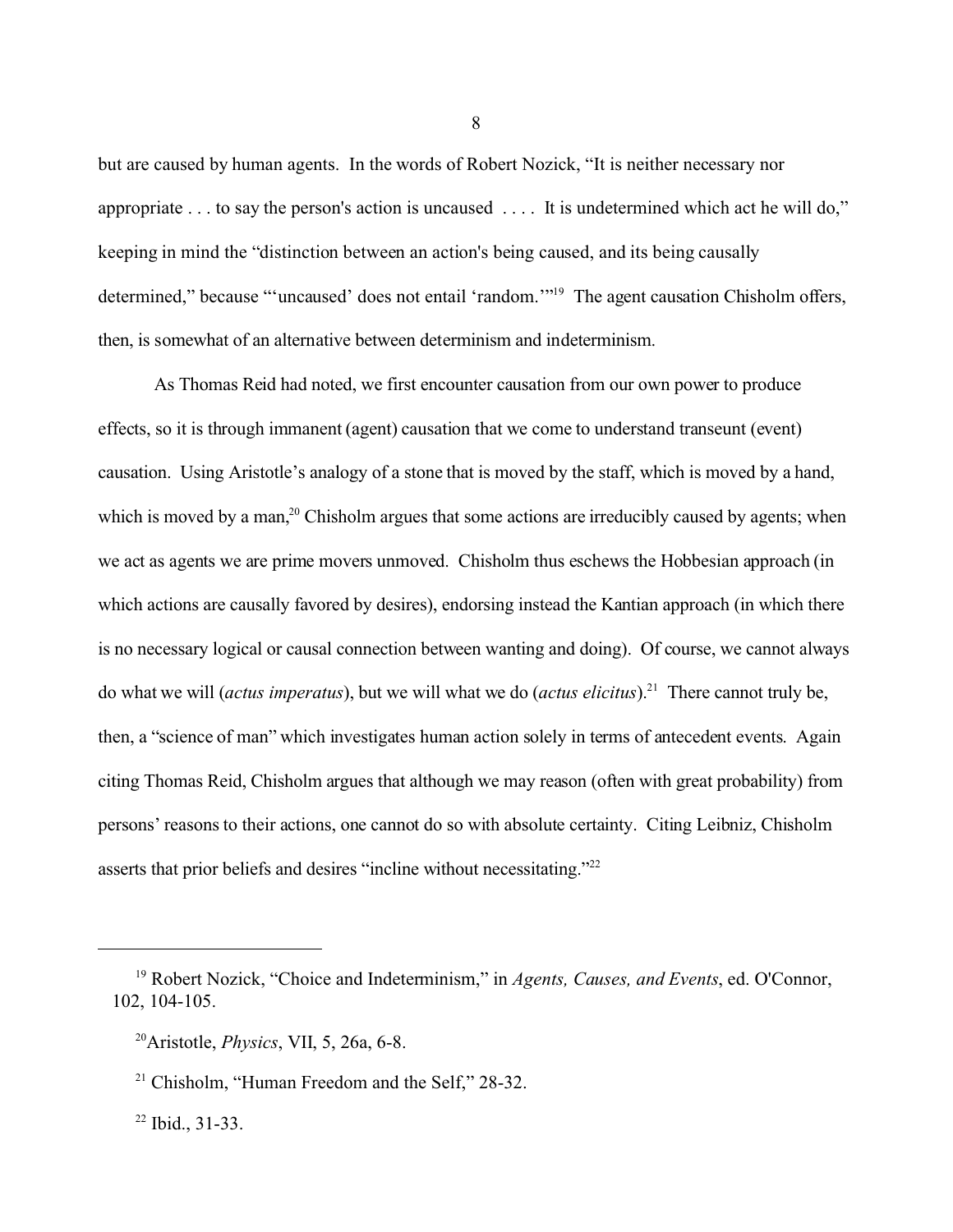#### **The Later Chisholmian Account of Agent Causation**

Chisholm later had second thoughts about his fundamental distinction between agent and event causation, and came to believe that agent causation could be a subspecies of event causation. He assumed that "most investigators" understood the concept of causation as nomological, presupposing physical necessity according to the laws of nature (as opposed to logical necessity according to the laws of logic).<sup>23</sup> In this nomological system, Chisholm argued, it was a common error to confuse *partial* or *contributing* causes with *sufficient causal conditions*. Chisholm defined sufficient causal conditions not by reference to a set of states or events, but to the properties of the contents of states or events. S as a *sufficient causal condition* of E if:

S is a set of properties such that the conjunction of its members does not logically imply E; and it is a law of nature that, if all the members of S are exemplified by the same thing at the same time, the E will be exemplified either at that time or later. $24$ 

In contrast, C is a *minimal sufficient causal condition* of E if:

C is a sufficient causal condition of E; and no subset of C is a sufficient causal condition of  $E^{25}$ One member of the minimal sufficient causal condition of an event is a partial cause (not the sufficient cause). The *partial cause* ("the state which is x-being C") contributes causally to "that state which is y-being-E" if:

C is a member of a set S of properties that are all exemplified by x at the same time, and S is a minimal sufficient causal condition of  $E^{26}$ 

Chisholm accounts for the various instantiations in cases of overdetermination (such as more than one

<sup>24</sup> Ibid., 97-98.

<sup>25</sup> Ibid., 98.

<sup>26</sup> Ibid., 98.

<sup>&</sup>lt;sup>23</sup> Chisholm, "Agents, Causes, and Events," 95.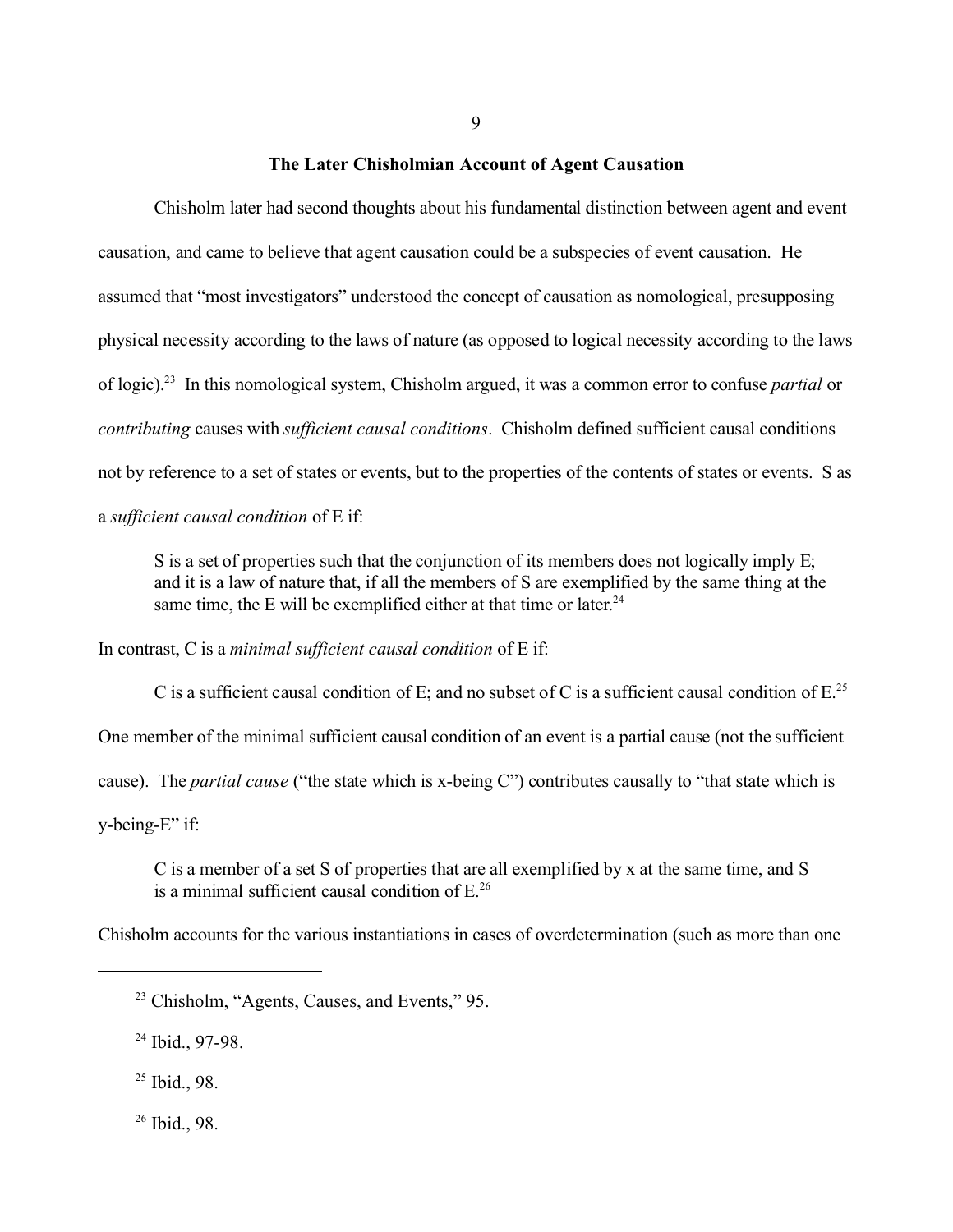bullet from a firing squad striking the victim at the same time) as being partial or contributing causes. Each bullet contributed to killing the victim, but all the shots are not a part of a minimal sufficient causal condition.<sup>27</sup>

In his revised account, then, Chisholm includes agents within the causal chain of event causation. Agent causation is a subspecies, not an alternative, to event causation. Agent A may contribute causally to the occurrence of an event, but only as a partial or contributing cause, not as either a minimal or a sufficient condition.

#### **A Defense of Agent Causation**

Several significant objections have been raised concerning the rationality or intelligibility of the Chisholmian account of agent causation. One version of what might be called the *rationality objection* raises the issue of just how the agent, her reasons for action, and her action are interrelated. Some ask, for instance, how the agent's decision is causally related to the agent's brain. Does the agent's mind consciously move the brain, which in turn moves the hand to move the staff and the rock? To answer this challenge, Chisholm points to the distinction between *doing* (consciously causing effects) and *making something happen* (causing effects about which we may not be conscious). Agents make cerebral events happen (immanent/agent causation), and the cerebral events bring about the event by transeunt (event) causation. The agent caused the brain activity, but "there was nothing that he did to cause it."<sup>28</sup>

Another version of the rationality objection asks how a human agent can be an uncaused cause. Irving Thalberg, for example, is baffled by Chisholm's claim that a responsible act done by an agent

<sup>27</sup> Ibid., 98.

<sup>&</sup>lt;sup>28</sup> Chisholm, "Human Freedom and the Self," 29-31.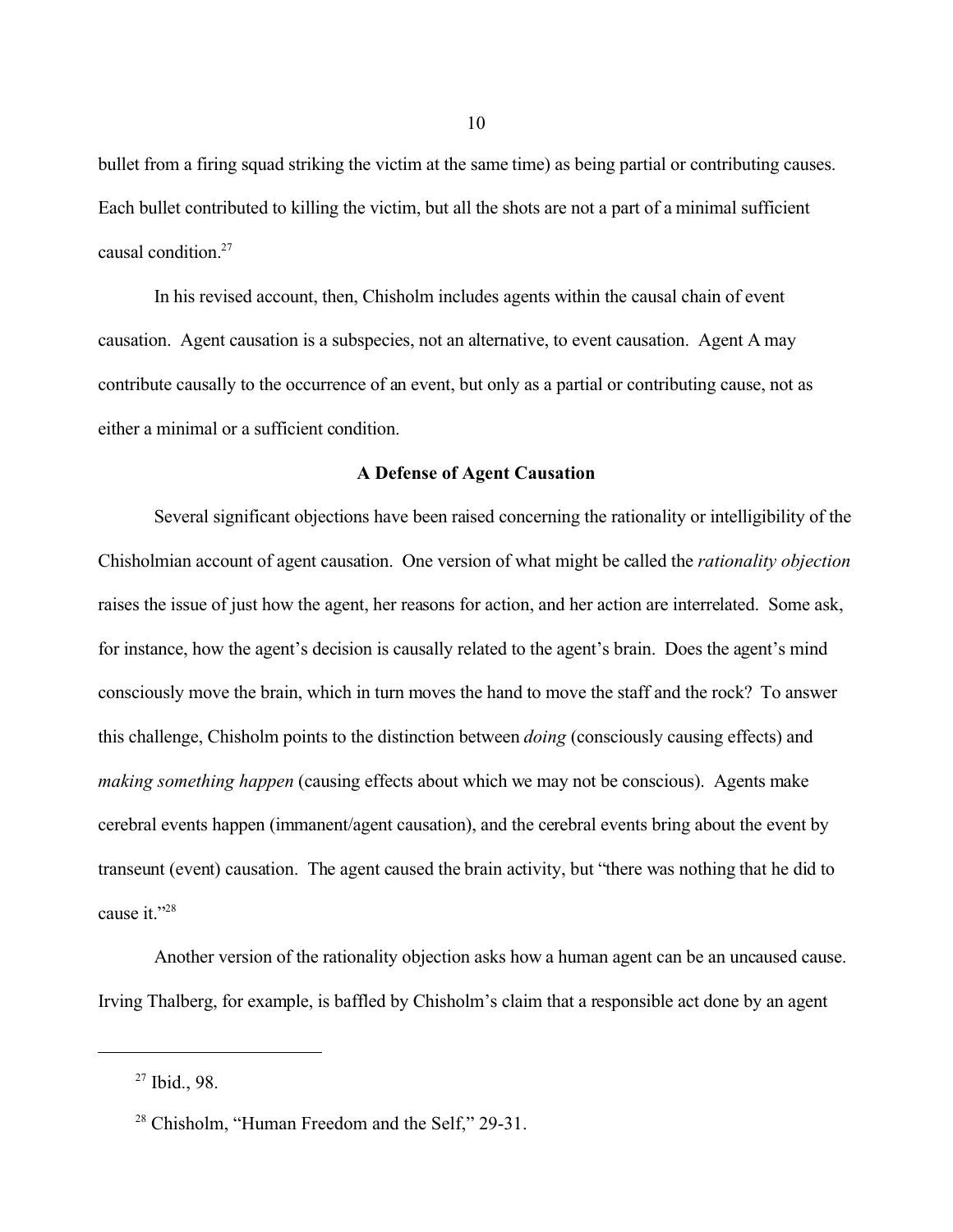has no sufficient causal condition. Thalberg offers Chisholm one of two alternatives--a deterministic event causation or randomly indeterministic causation. In the event causation, beliefs, desires, and other such motivational states are at least part of a sufficient causal condition for an action. In an randomly indeterministic account of causation, if we have no such reasons, our acts are truly capricious.<sup>29</sup> In his earlier account, Chisholm was willing to "bite the bullet" and simply assert that "there was nothing that he [the agent] did to cause it [the action]."<sup>30</sup> But in the later Chisholmian account, he somewhat mitigates this objection by placing agents within the causal stream. His answer to Thalberg's objection is that "[t]he agent does have his reasons, . . . (but) [h]is reasons are *not* sufficient causal conditions for what he does."<sup>31</sup> Reasons are not necessarily sufficient causal conditions for action (nor even causal factors or partial causes) because persons often choose not to do things despite having good reasons for doing so. Chisholm offers the example of a man atop a pedestal upon whom intolerable heat is directed. The man could jump off the pedestal in any direction, but he believes that westward is a poor choice. Despite these strong factors, Chisholm asserts, the man is still free to jump in any direction. The agent is not the only causal factor, but is the determinative causal factor.

A third version of the intelligibility objection demands greater clarity in explaining why the event takes place at a particular time, rather than earlier or later.<sup>32</sup> In Clarke's suggested revision of the Chisholmian account of agent causation, the occurrence of some prior events could be a necessary

<sup>29</sup> Irving Thalberg, "Agent Causality and Reasons for Acting," *Philosophia* 7 (July 1978), 564.

<sup>&</sup>lt;sup>30</sup> Chisholm, "Human Freedom and the Self," 31.

<sup>31</sup> Roderick M. Chisholm, "Comments and Replies," *Philosophia* 7 (July 1978), 628.

<sup>&</sup>lt;sup>32</sup>This objection is expressed in C. D. Broad, *Ethics and the History of Philosophy* (London: Routledge and Kegan Paul, 1952), 215.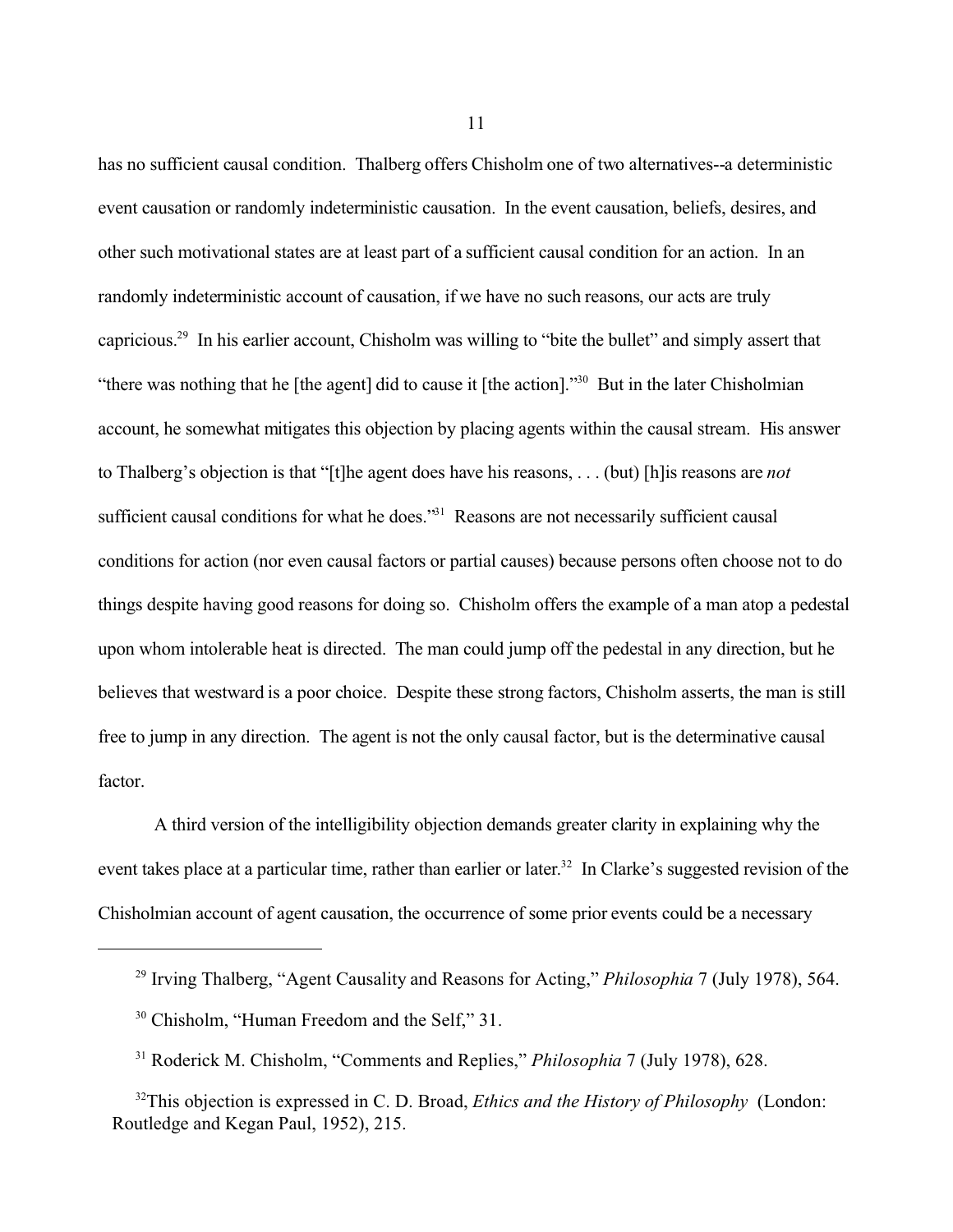condition of an agent causing an event because without the prior events the later event would not be naturally possible. It is naturally possible at time t "that an event E occur (in our world) at time t' just in case there is at least one possible world with the same laws of nature as ours and with a history exactly like ours up through time t in which E occurs at  $t'.\text{''}^{33}$  Thus the prior events can account for the timing of an action in agent-causal explanations in essentially the same way as event-causal explanations.

# **Some Modest Suggestions**

Since I largely agree with Chisholmian agent causation (especially the earlier version), I can offer only modest suggestions for improvements to his account. First, Chisholm's theory could be enhanced by more careful attention to other varieties of causation than the regularity theory and its nomological account of causation in terms of necessary and sufficient conditions.<sup>34</sup> Chisholm deals almost exclusively with nomological regularity causation because he deems it to be the scholarly consensus. This was likely true when he wrote, but since that time counterfactual and probabilistic analyses of causation have been given eloquent expression.<sup>35</sup> As Peter van Inwagen notes, Chisholm's primary response to regularity theory is to deny its applicability to agent causation.<sup>36</sup> Chisholm does

<sup>33</sup> Randolph Clarke, "Toward a Credible Agent-Causal Account of Free Will," *Noûs* 27, no. 2 (1993):192. This article was later republished with the same title in *Agents, Causes, and Events*, ed. O'Connor, 201-215.

<sup>&</sup>lt;sup>34</sup>One paradigmatic regularity theory account, see John L. Mackie, "Causes and Conditions," in *Causation*, ed. Ernest Sosa and Michael Tooley (New York: Oxford University Press, 1993), 33-55.

<sup>&</sup>lt;sup>35</sup>A helpful description of counterfactual analysis of causation is in David Lewis, "Causation," in *Causation*, ed. Sosa and Tooley, 193-204. A useful account of probability theory in causation is in Wesley C. Salmon, "Probabilistic Causation," in *Causation*, ed. Sosa and Tooley, 137-153; and Ellery Eells, *Probabilistic Causality* (Cambridge: Cambridge University Press, 1991).

<sup>36</sup> Peter van Inwagen, "Immanent Causation," *Philosophia* 7 (July 1978), 572.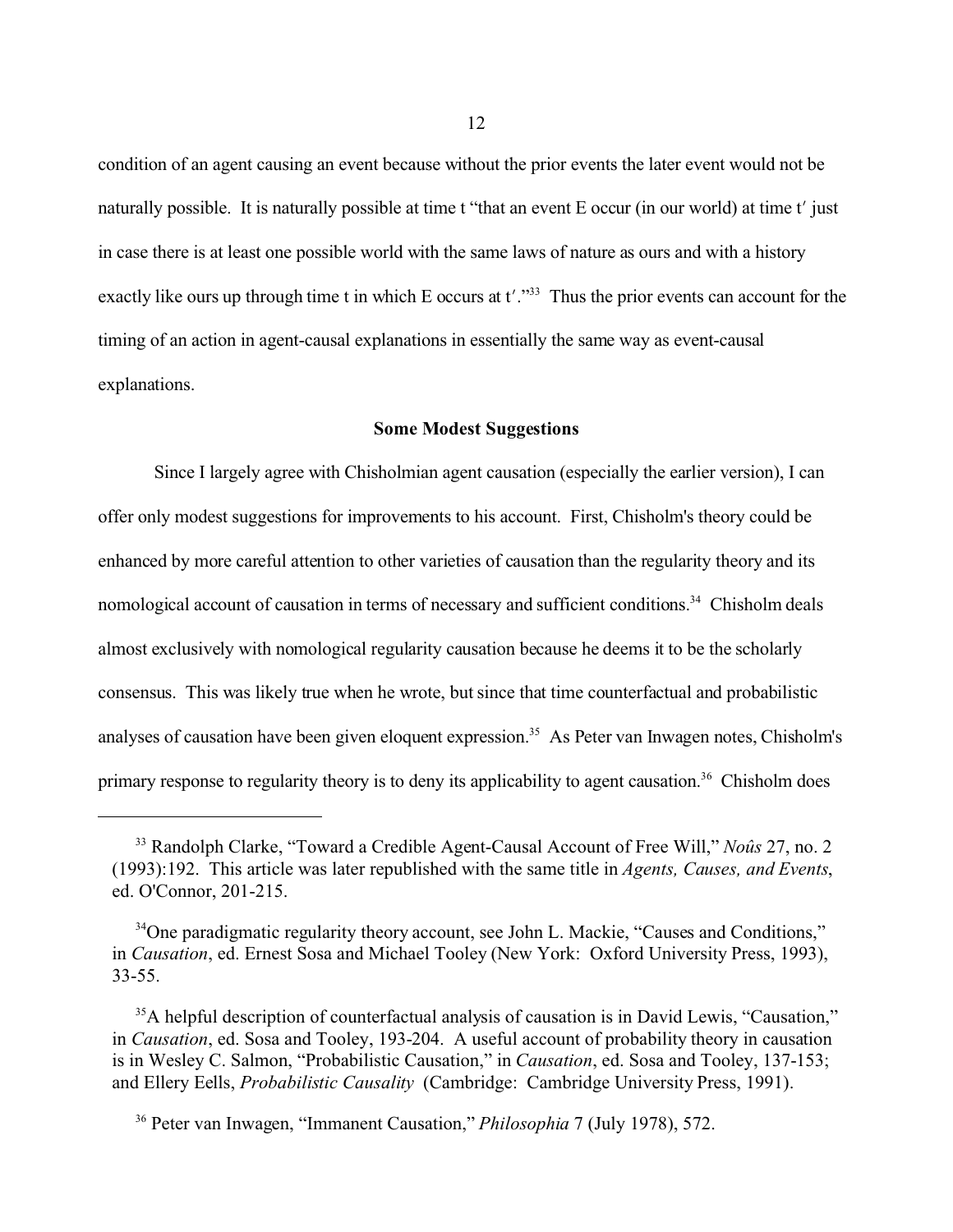hint at probabilistic causation in his citation of Thomas Reid that human actions cannot be described nomologically, but only probabilistically. And in his later writing Chisholm suggests a counterfactual claim: even though an agent may not have sufficient causal conditions for what she does, she will have indefinitely many necessary causal conditions which had they not occurred the agent would not have done what she did.<sup>37</sup>

These hints offer fruitful entrees to counterfactual and probabilistic accounts of causality. Counterfactual analysis may offer only a slightly less deterministic and nomological account than the regularity theory. But as long as the role of the agent as undetermined determinator of action is vouchsafed, some limited use of counterfactual analysis with reference to potential reasons for action may be useful. As Clarke argues, the presence or absence of some previous causal contributors may make a later event naturally possible or impossible. An agent might say, "If I had not been sick, I would have gone to the basketball game." Being sick provided an adequate reason for not attending the game, and had she not been sick she would have not had this reason for nonattendance. So counterfactual analysis may be useful in assessing the existence of reasons for action, but not in accounting for the action itself. Counterfactual analysis of action fails to account adequately for the agent's "nonrandom weighting"<sup>38</sup> of conative, affective, and cognitive reasons, which are only in the purview of the agent.

Probabilistic theories of causation, however, appear to be more compatible with agent causation.39 Since probabilistic accounts are not metaphysically deterministic, but offer only

<sup>&</sup>lt;sup>37</sup> Chisholm, "Comments and Replies," 630.

<sup>&</sup>lt;sup>38</sup> Nozick, "Choice and Indeterminism," 105-107.

<sup>39</sup>Clarke, 193.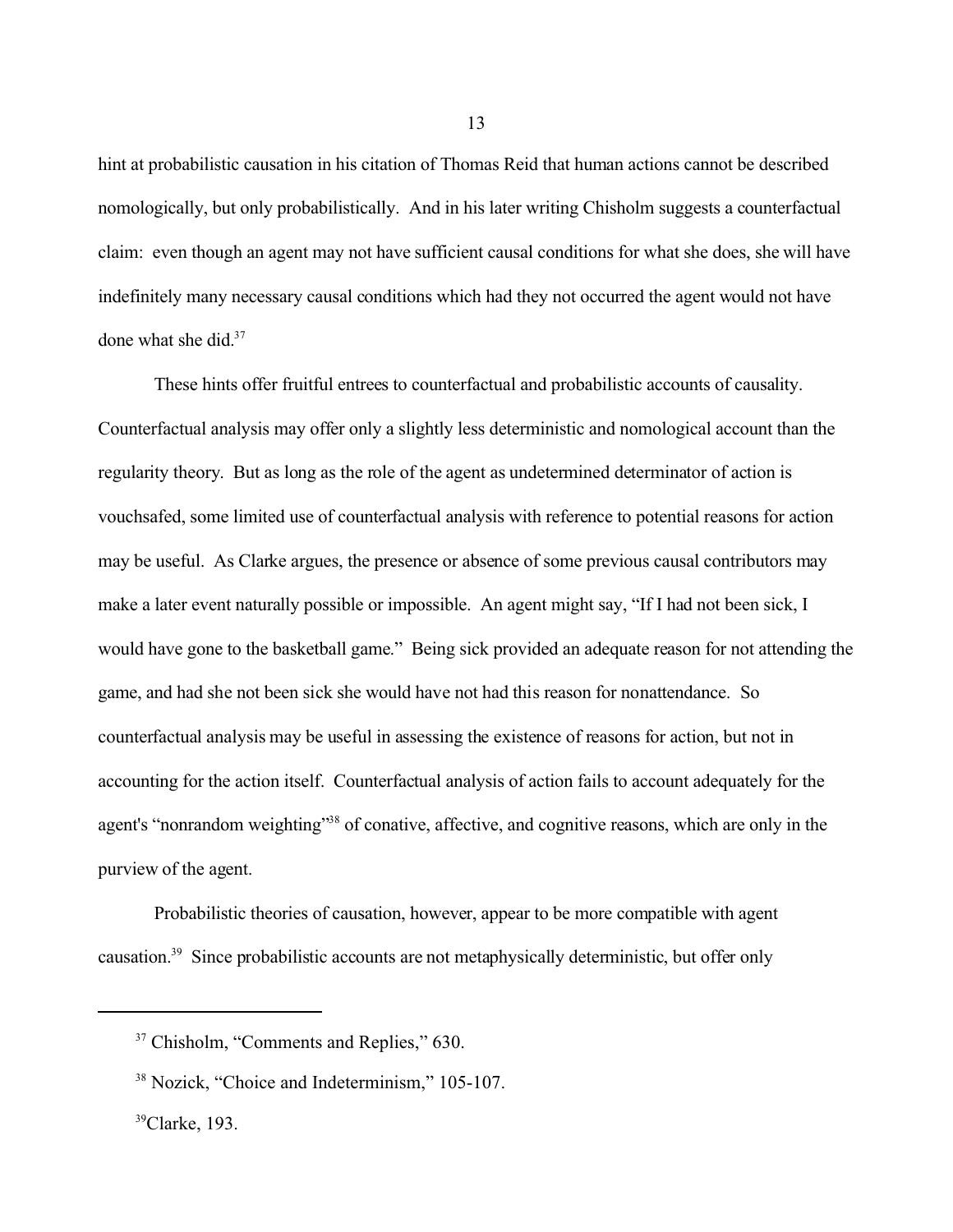epistemological assessments about the likelihood of an event, they do not impinge of the freedom of the agent. As Reid noted, given the relevant reasons which seem to affect a case, we may predict the likelihood of a certain course of events involving humans. Changes in the relevant events will affect the probabilities, since the changing situation affords different reasons for action. Such probabilistic judgments are fallible, of course, but in some cases may be very accurate. For instance, if I ask my family whether we want to eat at McDonald's or at Commander's Palace, I know with a degree of probability approaching 1 that my twelve-year-old son will choose McDonald's, and my wife will choose Commander's Palace. In fact, even persons who do not know my family could likely have predicted that outcome. But there is nothing deterministic in this assessment; they could have done otherwise, and occasionally they do in certain token events.

My second suggestion for Chisholm's account is that greater attention be given to the voluntaristic elements of action theory. Chisholm does not articulate a thoroughgoing action theory in connection with his writings on agent causation. Many of the issues raised regarding the intelligibility of agent causation would be addressed were Chisholm less reticent to enunciate an action theory which takes volition seriously. The absence of an explicit account of free will in Chisholm's account leads Thalberg to suggest that Chisholm was dissatisfied with the voluntaristic theories of Bentham, Austin, Mill, and Prichard.<sup>40</sup> This is something of an argument from silence, but it is true that Chisholm himself states that he has "avoided the term 'free will'" and develops his theory without reference to "such a faculty as 'the will' which somehow sets our acts agoing . . . ."<sup>41</sup>

 $40$  Thalberg, 555.

<sup>&</sup>lt;sup>41</sup> Chisholm, "Human Freedom and the Self," 32. I agree with Chisholm, however, that the meaning of the term "will" is ambiguous enough that it often is not fruitful to use this term without risking more confusion than understanding. Therefore, as mentioned earlier, I will avoid terms such as "freewill" and refer instead to "freedom of choice."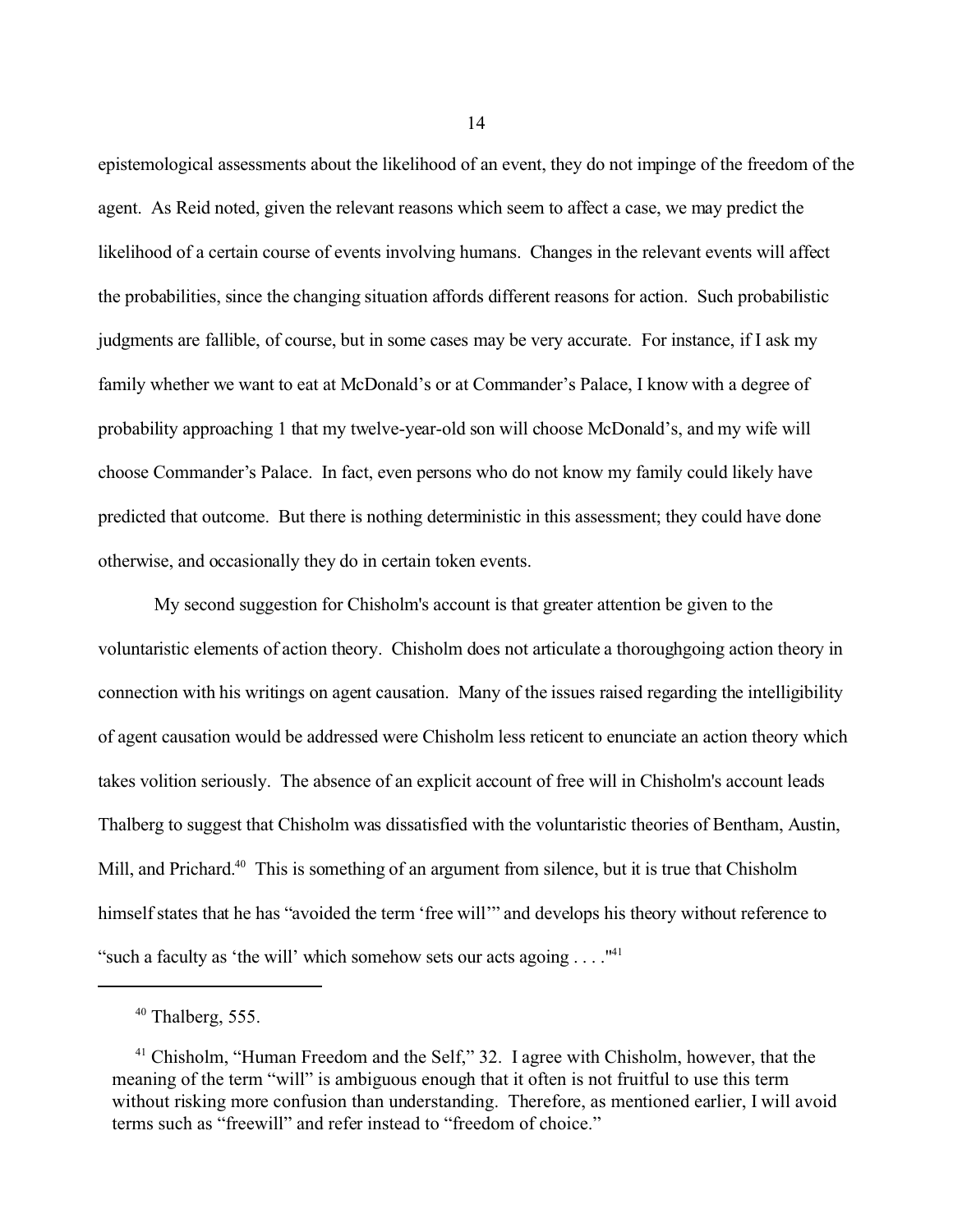I would propose as an addendum to Chisholm's account a voluntaristic action theory that views persons as caused by the First Cause but not determined. The will of the self is not immune from external influences, but is the ultimate determinant of action.<sup>42</sup> A randomizer machine can be caused, but its "decisions" cannot be predictably predetermined. Likewise, a child can be caused by the action of her parents, but her choices are not determined. A free moral agent is, then, a genuine originator of her actions. Antecedent givens, both external (genetic, socio-economic, and environmental) and internal (psychological, cognitive, conative, and affective) factors may strongly influence or (all things being held equal) predispose an agent to particular choices, but these factors are not sufficient or determinative alone. Again, such motivations "incline the will without necessitating it."

I am thus basically affirming Chisholm's earlier version of agent causation (in that it accords a more determinative role to the agent) with the qualification that his earlier perspective does not take seriously enough the necessary role that antecedent events and states of affairs play. In particular, I am uncomfortable with his attribution of humans as "prime movers unmoved." We are not prime movers in the same sense that God is the Prime Mover or Unmoved Mover, because God creates out of nothing. We only work with previously existing realities, so a more qualified view of agent causation with *soft* libertarian freedom is more accurate. On the other hand, Chisholm including humans within an INUS condition and within the stream of event causation in his later version of agent causation may go too far. Human decisions are not made in a vacuum; the antecedent conditions are necessary conditions of a specific event (for if these conditions were not present, the agent would not have anything to choose).

<sup>&</sup>lt;sup>42</sup>This account comes close to Mortimer Adler's view that in self-determining freedom "the individual's freedom of choice . . . rests with his power of self-determination, through its causal indeterminacy, is able to give dominance to one motive or one set of influences rather than another. Far from motives or other influences determining which of several decisions is made, it is the other way around . . . the self determines which motive or set of influences shall be decisive." Mortimer Adler, *The Idea of Freedom* (New York: Doubleday, 1961), 2:232.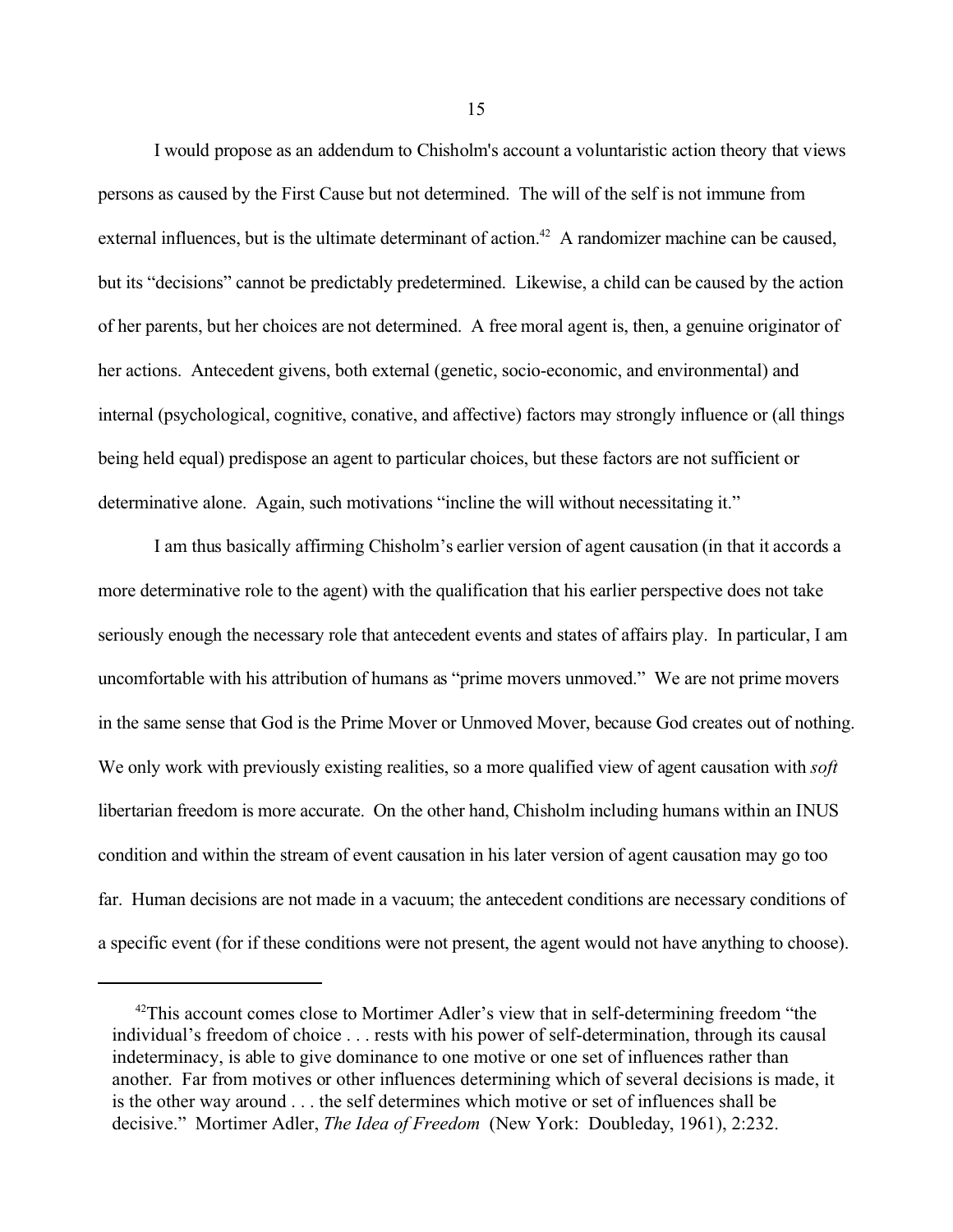However, the antecedent conditions are not causally sufficient either individually or as a whole. Without the personal choice of an agent, the antecedent conditions would have remained dormant, with only the potential for events. Only a personal human choice (separable from the stream of event causation) is both necessary and determinative in causing a human-initiated event.

In this account, then, the free will performs the decisive executive role in adjudicating between beliefs, desires, and emotions. This view of the self is not a schizophrenic division, but a psychosomatic unity directed by the will. The agent's beliefs, desires, preferences, aims, and values are nonrandomly assigned weights by the will. No deterministic account can adequately describe this weighting of reasons process; only probabilistic judgments can be proposed. Character and habit play a significant role in weighting potential reasons. There is something of a hermeneutical spiral in the decision-making process whereby character and act are interrelated. Character becomes the hermeneutical filter for new actions, but new actions may play a role in reshaping character. Sometimes new input can bring anything from small changes to a paradigm shift in character. Nozick uses the analogy of legal precedents to describe this dynamic interrelation:

The weights of reasons are inchoate until the decision. The decision need not bestow exact quantities, though, only make some reasons come to outweigh others . . . . The bestowed weights . . . set up a framework within which we make future decisions, not eternal but one we tentatively are committed to. The process of decision fixes the weights reasons are to have. The situation resembles that of precedents within a legal system; an earlier decision is not simply ignored, though it may be overturned for reason.<sup>43</sup>

Such a volitional approach cannot be accounted for adequately by a regularity theory of causation, but it is not irrational or intelligible because it affords teleological personal explanation. Human actions are not the result of previously determined events nor of random indeterminate accidents, but of willful determination. The voluntaristic account, of course, squares well with the

<sup>43</sup> Nozick, 103.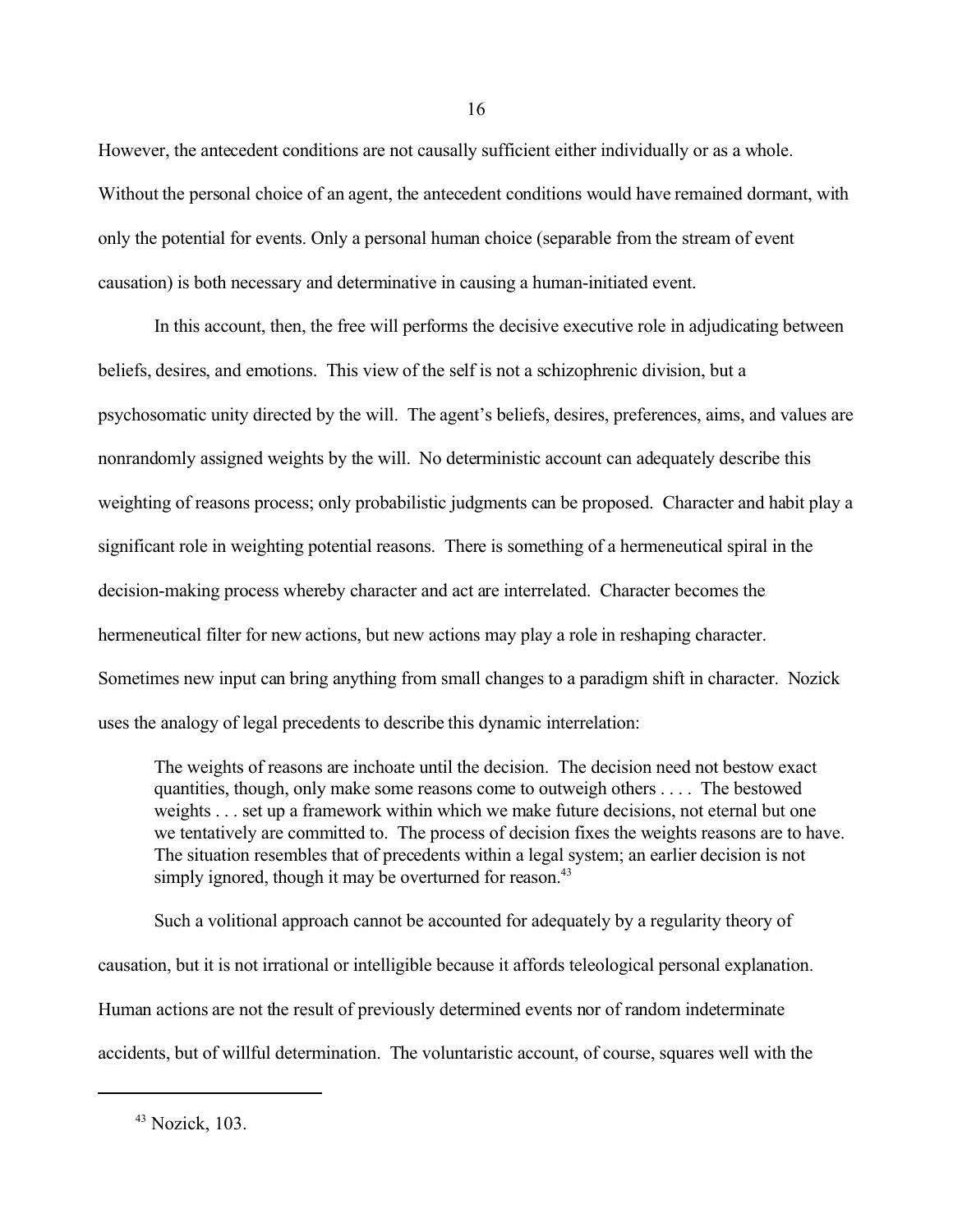compelling phenomenological and introspective evidence of our own experience.

This brief outline of a theory of action leaves much unsaid, and many objections could be raised against it. But other action theories face similar difficulties, particularly in dealing with phenomena such as weakness of will (*akrasia)*. Those who insist that humans always act on *all-things-considered judgments* (Plato originally outlined this rationality account; more recent versions are proposed by Donald Davidson,<sup>44</sup> Michael Bratman,<sup>45</sup> and Graeme Marshall<sup>46</sup> Davidson) have a mistaken anthropology that humans always do the right thing. Other prescriptivists substitute the *greatest desire* for the best judgment as the strongest motivation for action (R. M. Hare<sup>47</sup>, David Wiggins,<sup>48</sup> David

<sup>44</sup> Donald Davidson, "How Is Weakness of the Will Possible?" in *Moral Concepts*, ed. Joel Feinberg (Oxford: Oxford University Press, 1970), 93-113, reprinted in Donald Davidson, *Essays on Actions and Events* (Oxford: Oxford University Press, 1980), 21-42; see also "Actions, Reasons and Causes," 3-19; and "Intending," 83-102; in the same volume; and "Paradoxes of Irrationality," in *Philosophical Essays on Freud*, ed. R. Wollheim and J. Hopkins (Cambridge: Cambridge University Press, 1982), 289-305.

<sup>45</sup> Michael Bratman, "Practical Reasoning and Weakness of the Will," *Nous* 13 (1979), 153- 171.

<sup>46</sup> Graeme Marshall, "Action on the Rationality Principle," *Australasian Journal of Philosophy* 59 (1981), 54-67.

<sup>47</sup> R. M. Hare, *Freedom and Reason* (Oxford: Oxford University Press, 1963), 67-85; *Moral Thinking: Its Levels, Method, and Point* (Oxford: Clarendon, 1981).

<sup>&</sup>lt;sup>48</sup> David Wiggins, "Weakness of Will, Commensurability, and the Objects of Deliberation and Desire," in *Essays on Aristotle's Ethics*, ed. A.D. Rorty (London: University of California Press, 1980), 241-256.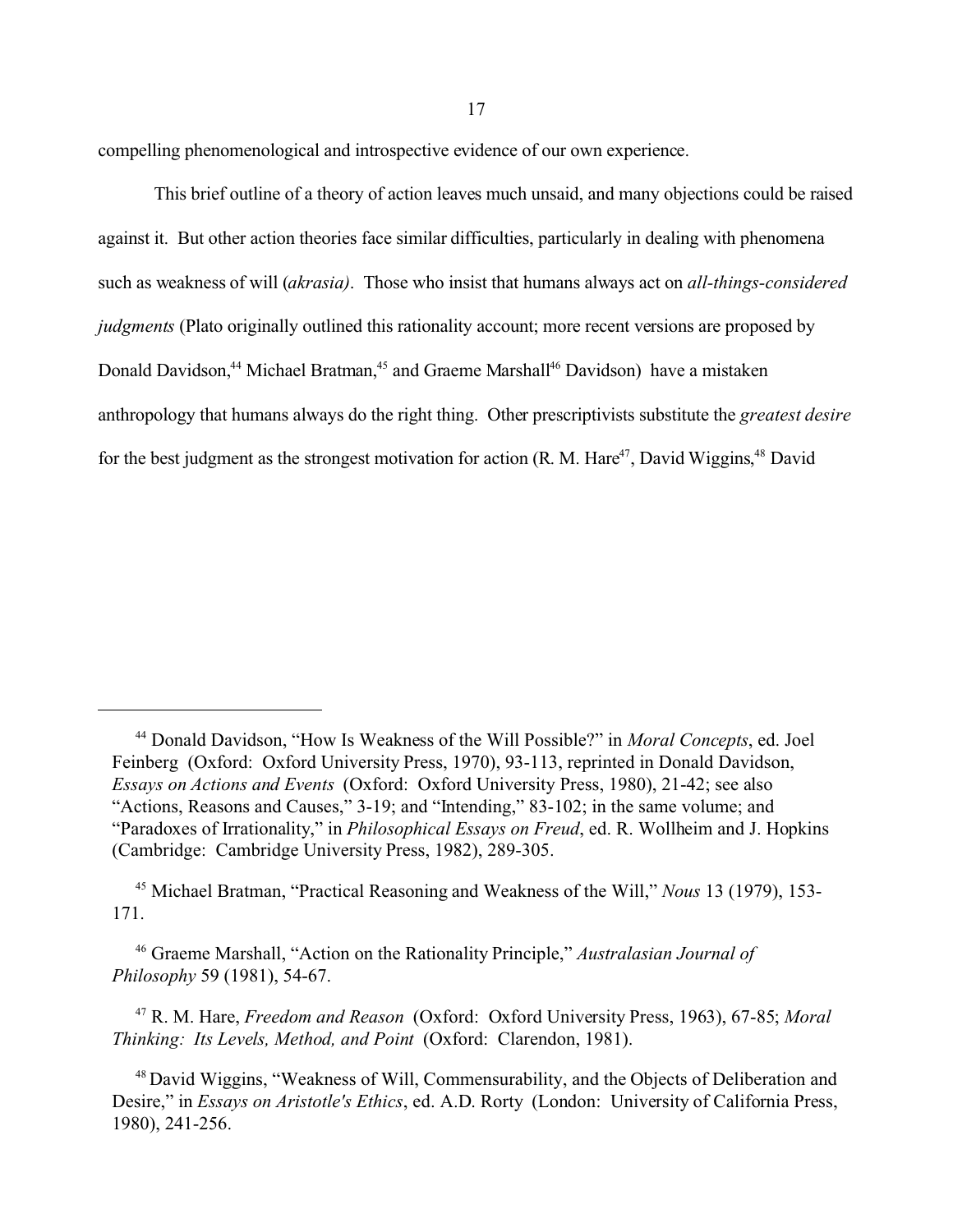Charles,<sup>49</sup> Gary Watson,<sup>50</sup> David Pears,<sup>51</sup> and Stephen Schiffer<sup>52</sup>). In this approach, a rebellious desire "takes over" the will in an act of executive irrationality. This approach does not do justice to human rationality and the human ability to transcend our mere desires. The most glaring absence in both the classical all-things-considered rationalist account and the greatest desire account is the *agent*. Who chooses the greatest good or strongest desire, and who effects the intention to fulfill them? Obviously, neither a belief nor a desire could perform either of these functions. A desire is simply not a choice, and to confuse these is a significant category mistake. Without being pedantic, the following simple logical argument/distinction would appear to preclude making desire, belief, or an all-things-considered judgment the determinant of deliberate action:

- (a) Deliberate personal choice from among alternatives is a necessary causal ground for human action.
- (b) A desire, belief, or all-things-considered judgment is not a choice, but is a possible object of choice.
- (c) Therefore, deliberate action does not result from mere desires, beliefs, or all-thingsconsidered judgments, but requires a choice.

Desires and judgments may be important antecedent conditions of action, but they alone do not cause action. Choice can bring about an action apart from a desire, belief, or all-things-considered judgment, but neither desire, belief, nor an all-things considered judgment (nor the sum of them all) can bring

<sup>49</sup> David Charles, "Rationality and Irrationality," *Proceedings of the Aristotelian Society* 83 (1983), 191-212.

<sup>50</sup> Gary Watson, "Free Agency," *The Journal of Philosophy* 75 (1975), 205-220, reprinted in *Free Will*, ed. Gary Watson (New York: Oxford University Press, 1982), 96-110; and "Skepticism about Weakness of Will," *Philosophical Review* 86 (1977), 316-339.

<sup>51</sup>David Pears, *Motivated Irrationality* (Oxford: Clarendon, 1984).

<sup>52</sup>Stephen Schiffer, "A Paradox of Desire," *American Philosophical Quarterly* 13 (1976), 159- 203.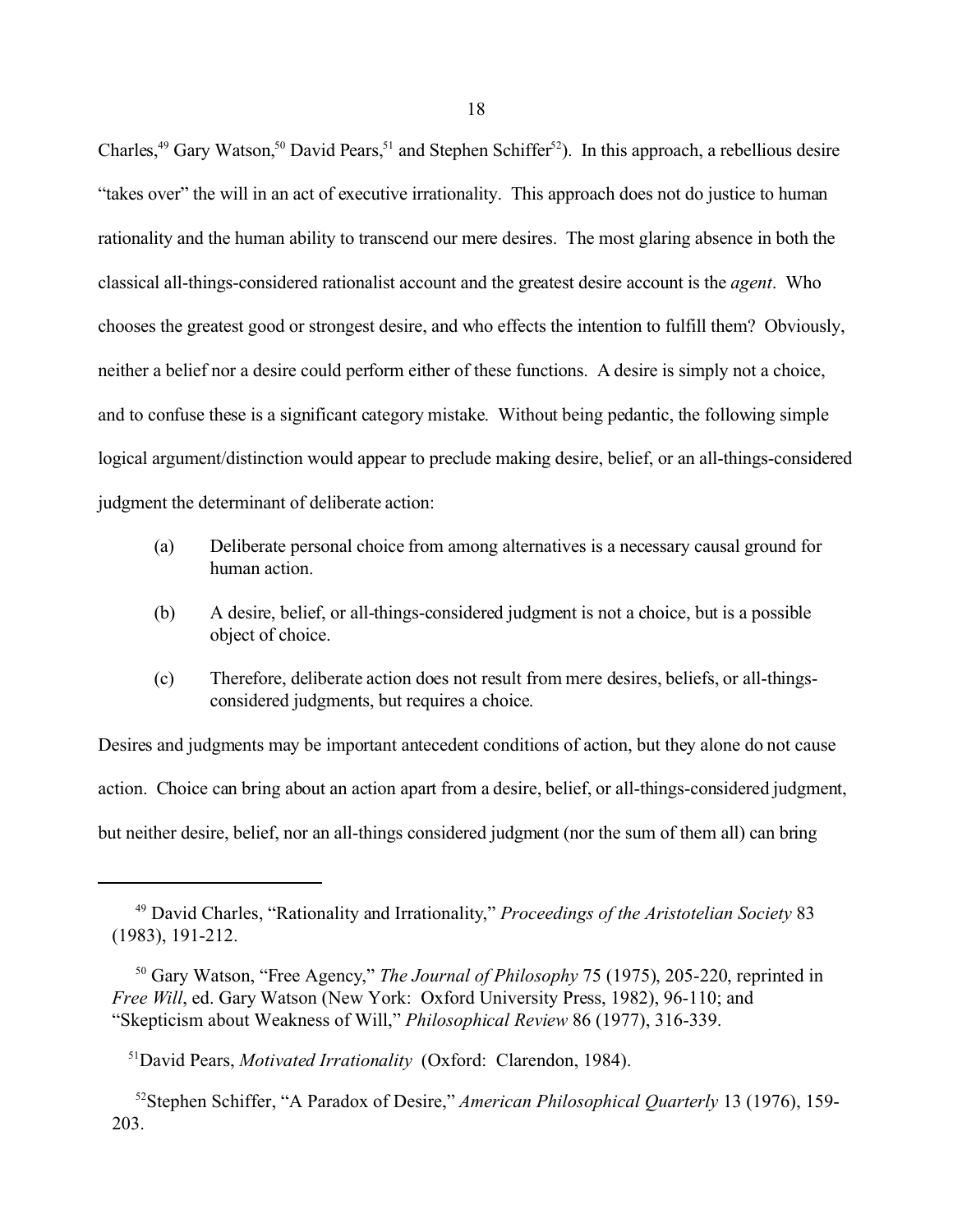about an action without a choice. Hugh McCann warns against the reductionism of causally deterministic accounts of action that

do not allow for independent mental states of intending, but rather seek to reduce intention to other states, often a combination of desire and belief which, when they cause behavior of an appropriate kind, are held to issue in an intentional action. . . . Intentions do frequently accord with strongest desires, and they frequently accord with judgments of what is best. The problem is, however, that strongest desire and best judgment may be out of accord with each other, and then intention can go either way.<sup>53</sup>

An action theory which takes seriously the role of volition in intention formation is, then, at least as tenable as other action theories. Molding a well-considered volitional action theory with his agency theory of causation would put Chisholm's account on even firmer footing.

# **Toward a Biblical View of Agent Causation**

In a Christian perspective of agent causation, persons/agents are seen as personal beings created in the image of God, who is the sovereignly free First Cause and Unmoved Mover. It pleased God to endow humans as His image bearers with a reflection of His sovereign freedom. Because we are created beings, we can never exercise sovereign freedom (or to create *ex nihilo*); we can only exercise a creaturely freedom within the alternatives presented to us within this created world.

The following propositions outline this perspective of agent causation and creaturely

freedom:

 $AC<sup>1</sup>$  – God is the First Cause/Prime Mover of all things in the universe.

- $AC<sup>2</sup> As$  an exercise of His sovereign freedom, God created the world and maintains it through His providential care.
- $AC<sup>3</sup> God$  sovereignly chose to structure the material world in an orderly way such that it operates and may be understood (within the space-time continuum) through such

<sup>53</sup> McCann, "Intrinsic Intentionality," 247, 252.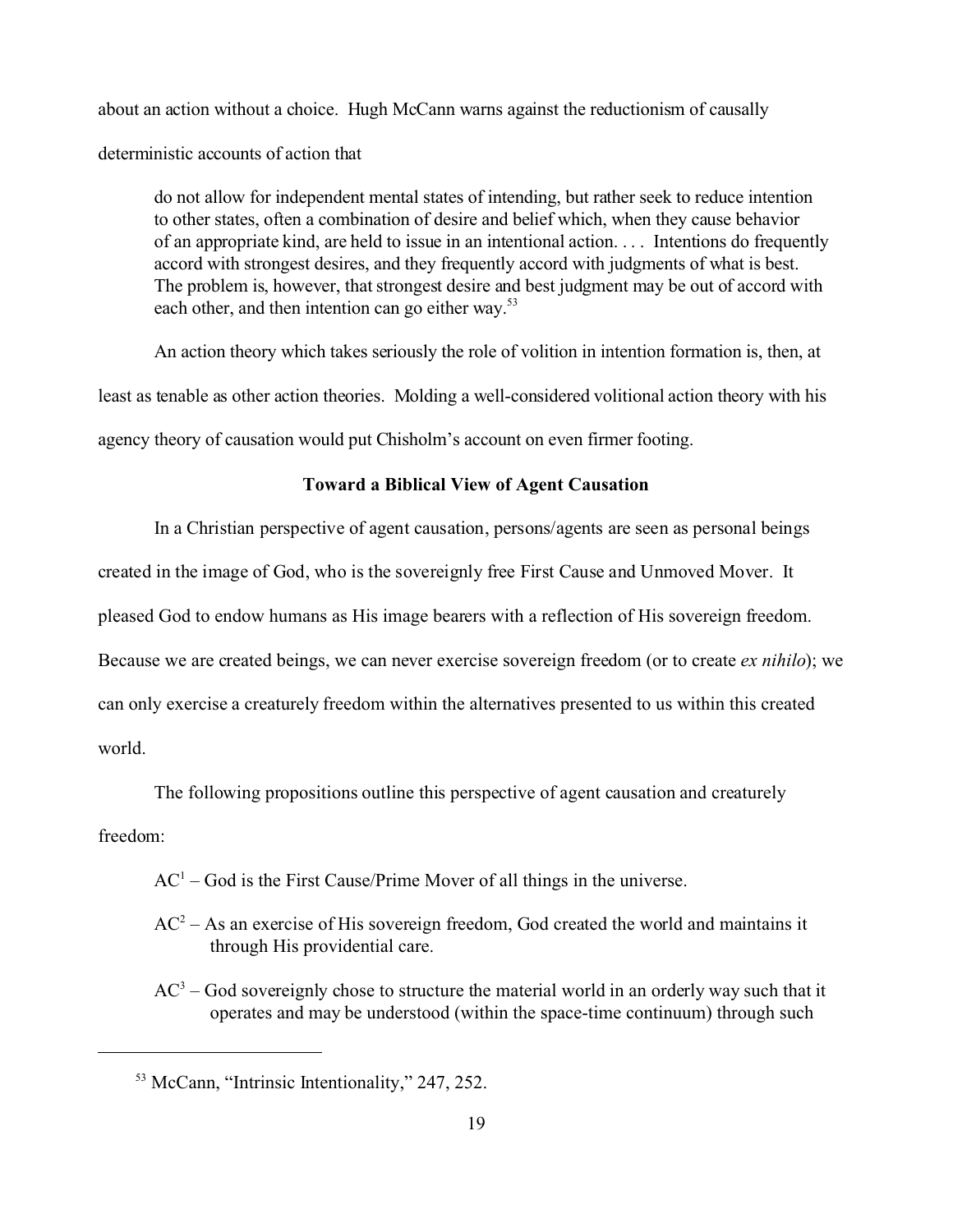natural patterns as those predicted by the Universal Law of Causation and the Principle of Sufficient Reason.

- $AC<sup>4</sup> God also sovereignly chose to create humans in His image, including a creating$ freedom that reflects to some degree His sovereign freedom.
- $AC<sup>5</sup>$  Within the universe, God is the ultimate cause of all events and the proximate/direct cause of some events.
- $AC<sup>6</sup>$  God sovereignly chose to so structure the world that the laws of nature and the choices of free agents are allowed to be the proximate/direct causes of many events.
- $AC<sup>7</sup>$  Therefore, God sovereignly chose to structure the universe such that the free choices of human agents can rise above the natural chain of causation and initiate/cause acts which otherwise would not have happened.

This account of creaturely freedom and agent causation squares well with the consistent theme in Scripture that humans are held accountable to fulfill God's moral imperatives. This theme of human accountability to meet divine moral imperatives is evident in the various genre of Scripture–in the divine imperatives of the Ten Commandments and the apodictic law, in the moral teaching of the wisdom literature, in the moral imperatives of the prophets, in the commands of Jesus in the Sermon on the Mount and His other teaching on ethics, and on the extensive moral teaching of the Apostle Paul. Each of these literally hundreds of moral imperatives in Scripture would be a silly exercise if humans were not able to choose good over evil. Scripture holds persons morally accountable for their actions.

In addition to moral accountability, Scripture records classic calls to decision such as "Choose life that you might live," (Deut. 30:19); "Choose you this day whom you will serve," (Josh. 24:15); "Seek God that you may live," (Amos 5:6); and "Seek good and not evil that you may live" (Amos 5:14). These invitations to decision continue in the New Testament. When those who felt pricked in their heart after the Pentecost sermon approached Peter about what they should do, he responded, "Repent and be baptized every one of you in the name of Jesus Christ for the remission of sins" (Acts 2:38). Paul famously replied to the desperate Philippian jailer, "Believe in the Lord Jesus Christ and